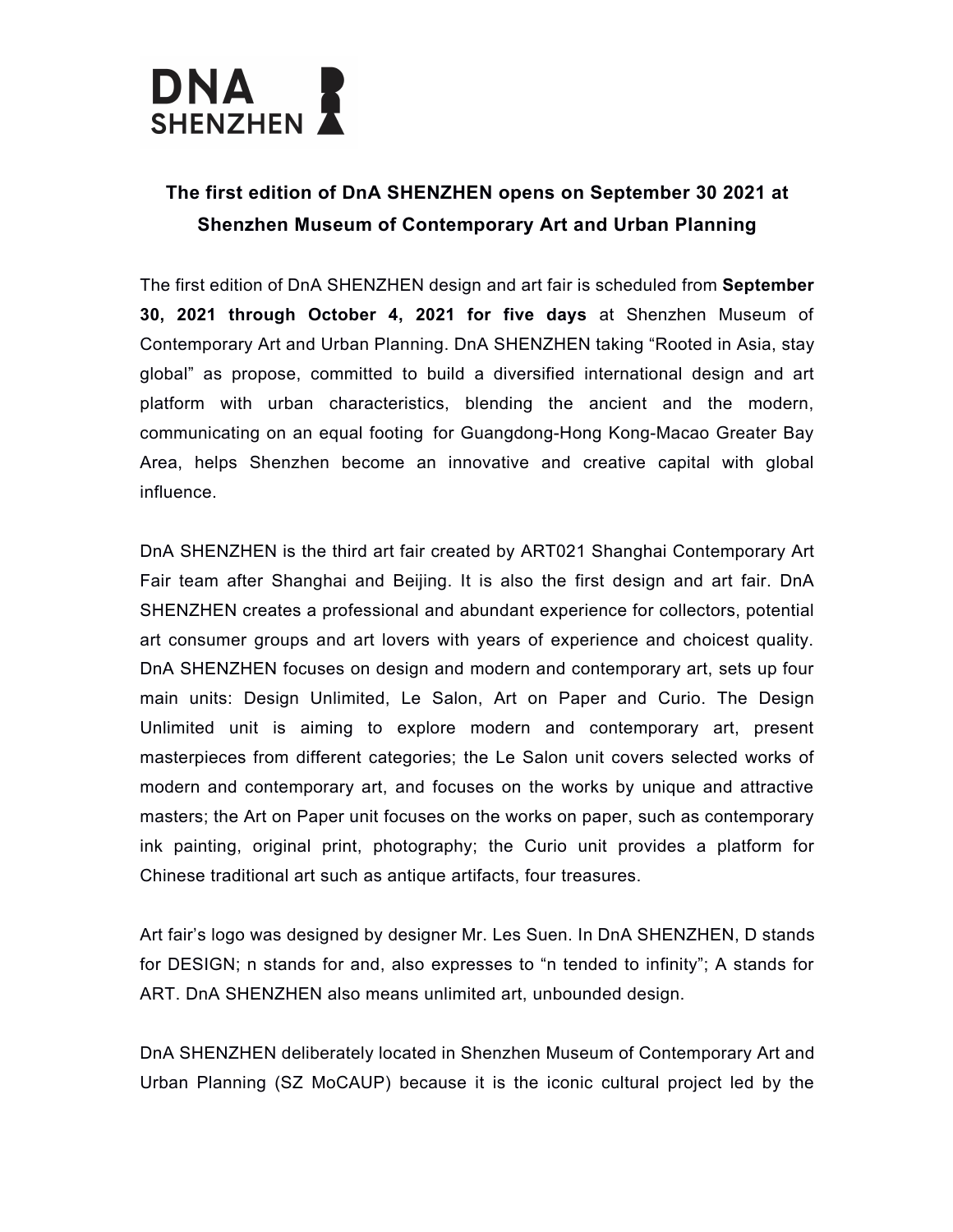# DNA **SHENZHEN**

Shenzhen Municipality. Sitting at the center of Futian District, Shenzhen, SZ MoCAUP plays an important role in the communication, inheritance, and development of contemporary art and urban culture of Shenzhen. Undertaking the mission of participating in the contemporary cultural and art development with a global vision and enabling art engagement in the city via a diverse, cross-disciplinary approach, SZ MoCAUP adopts the innovative model of "Art +" to create an open, globalized platform for contemporary cultural and art exchanges, which is coincides the propose of DnA SHENZHEN, that is also one of the most important reasons to choose SZ MoCAUP.

Design and innovation achieve art. DnA SHENZHEN is looking forward to gathering in Shenzhen from September to October with galleries, art institutions, design brands, collectors and art lovers from all over the world. For the latest updates, please pay close attention to DnA SHENZHEN in next following weeks. Together we discover the infinite possibilities of art.

**Fair Schedule (Beijing Standard Time) Collectors Preview (By Invitation Only)** September 30, 2021, THURSDAY

#### **Public Days**

October 1, 2021, FRIDAY October 2, 2021, SATURDAY October 3, 2021, SUNDAY October 4, 2021, MONDAY

#### **Location**

Shenzhen Museum of Contemporary Art and Urban Planning, No.184 Fuzhong Road, Futian Central Dist. Shenzhen, Guangdong, China

### **About DnA SHENZHEN**

Established in 2021, the DnA SHENZHEN art fair is run by the team of ART021 Shanghai Contemporary Art Fair and JINGART. DnA SHENZHEN is held in